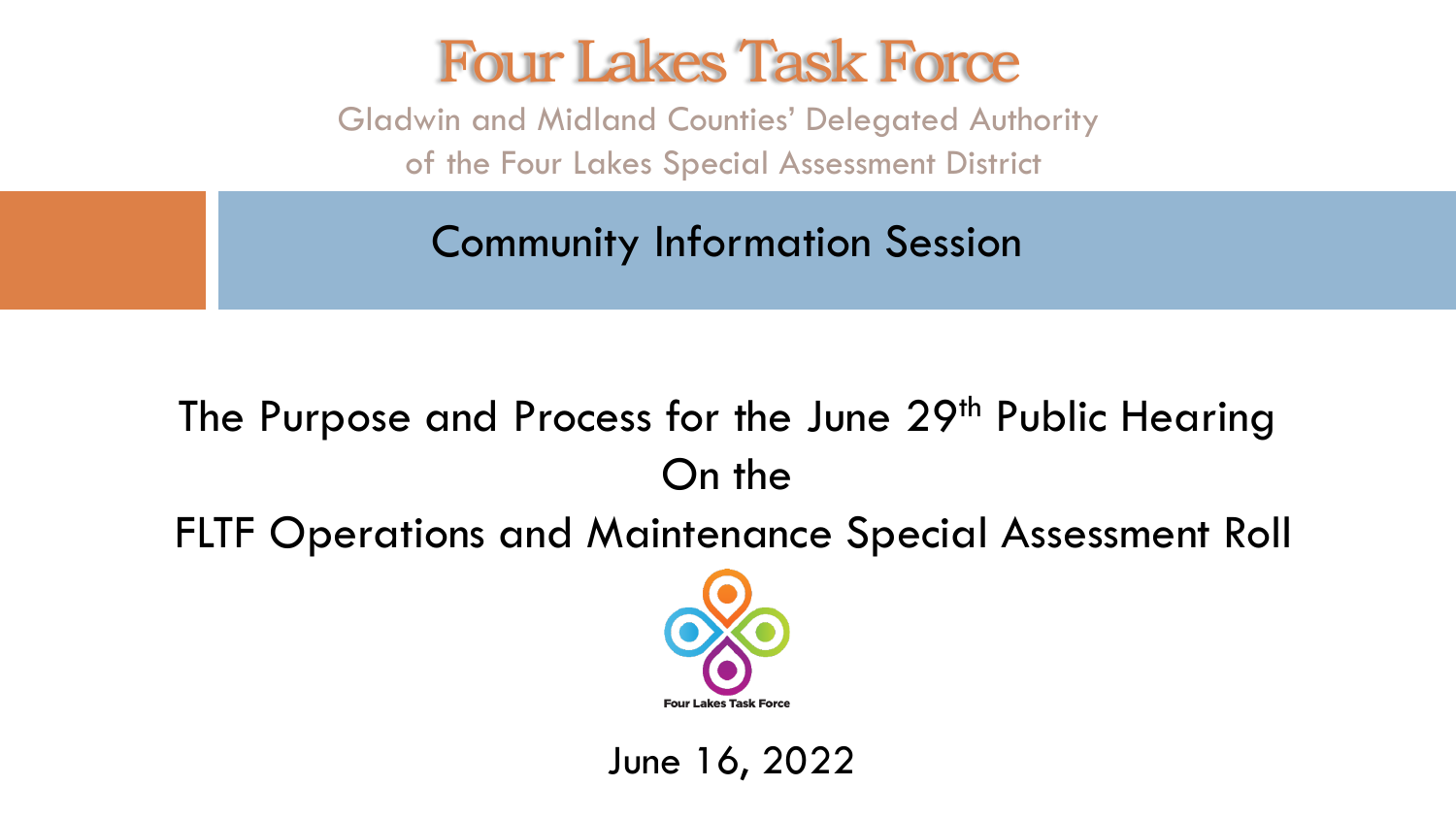# Informational Communications Meeting

#### $\Box$  This is an information session

- $\blacksquare$  This meeting is being held virtually to accommodate as many people as possible
- $\Box$  This is not a board meeting; no formal action will occur
- $\Box$  If you have questions, please send them to

#### [info@fourlakestaskforce.org](mailto:info@fourlakestaskforce.org)

- At the end of the meeting, we will respond to the questions sent to the email address related to the communications sessions
- **If they are specific questions on your property, we will reply to the email,** but it may not be during the session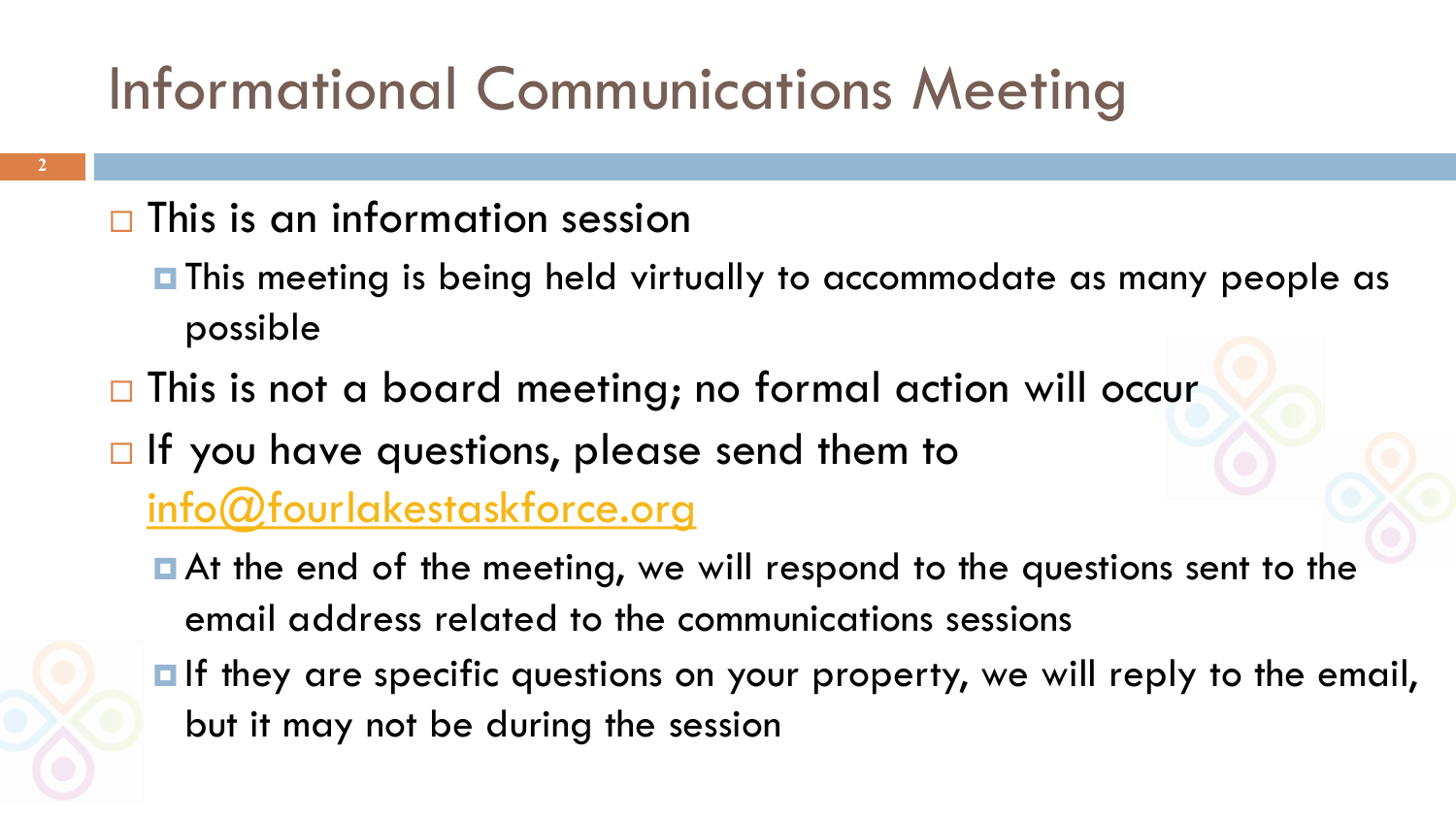

- I. Overview of Operations Assessment
- II. Process for the Day of Hearing
- III. Next Steps
- IV. Q&A



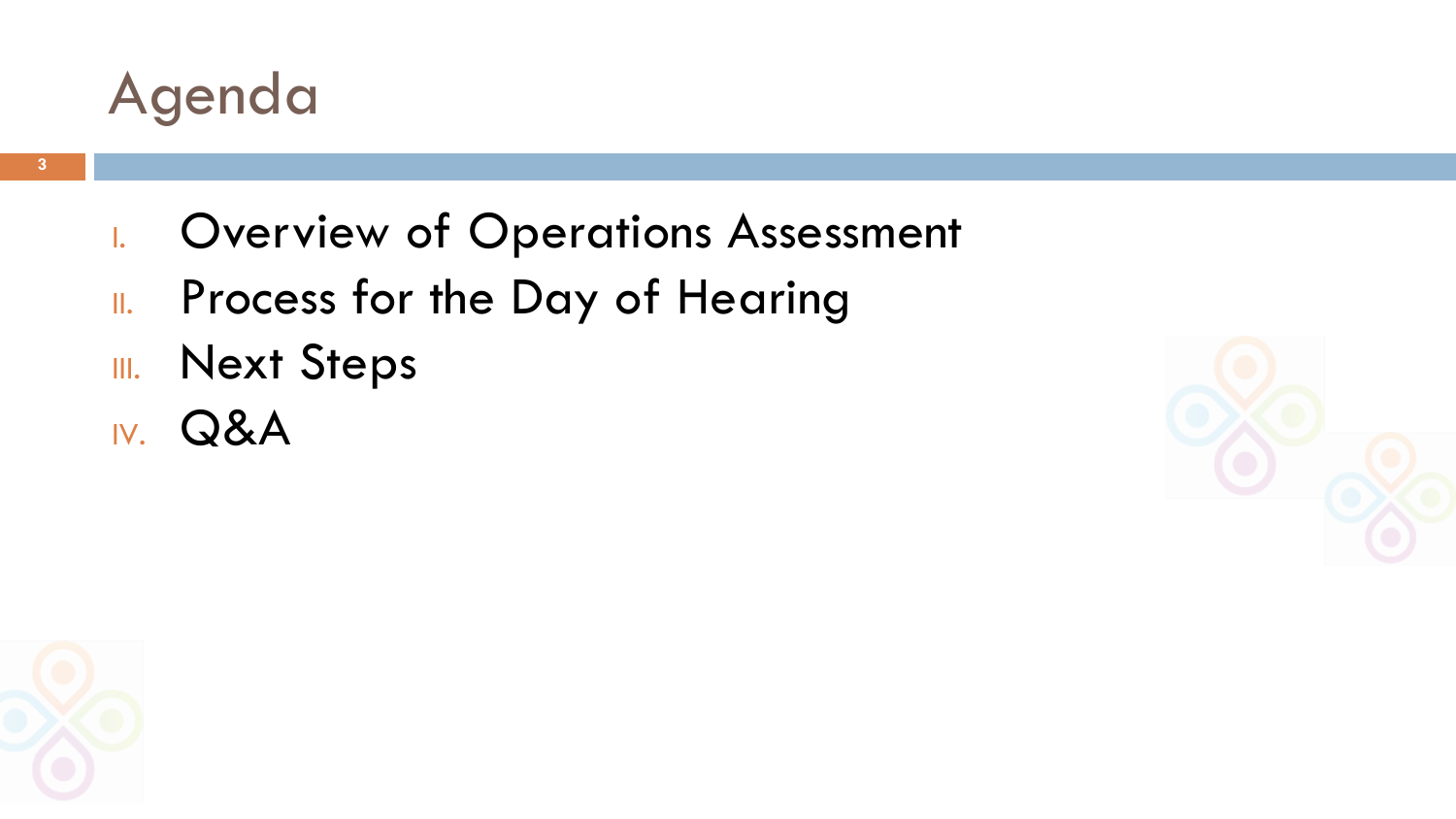### Legal Authority for Special Assessment

- $\Box$  The county board may determine by resolution that the whole or a part of the cost of a project to establish and maintain a normal level for an inland lake shall be defrayed by special assessments against the following that are benefited by the project:
	- **Privately owned parcels of land**
	- $\Box$  Political subdivisions of the state
	- State owned lands under the jurisdiction and control of the department

Gladwin and Midland counties made this determination and petitioned the Gladwin and Midland District Courts and the Legal Lake Levels for the Four Lakes and the Four Lakes Special Assessment District were established.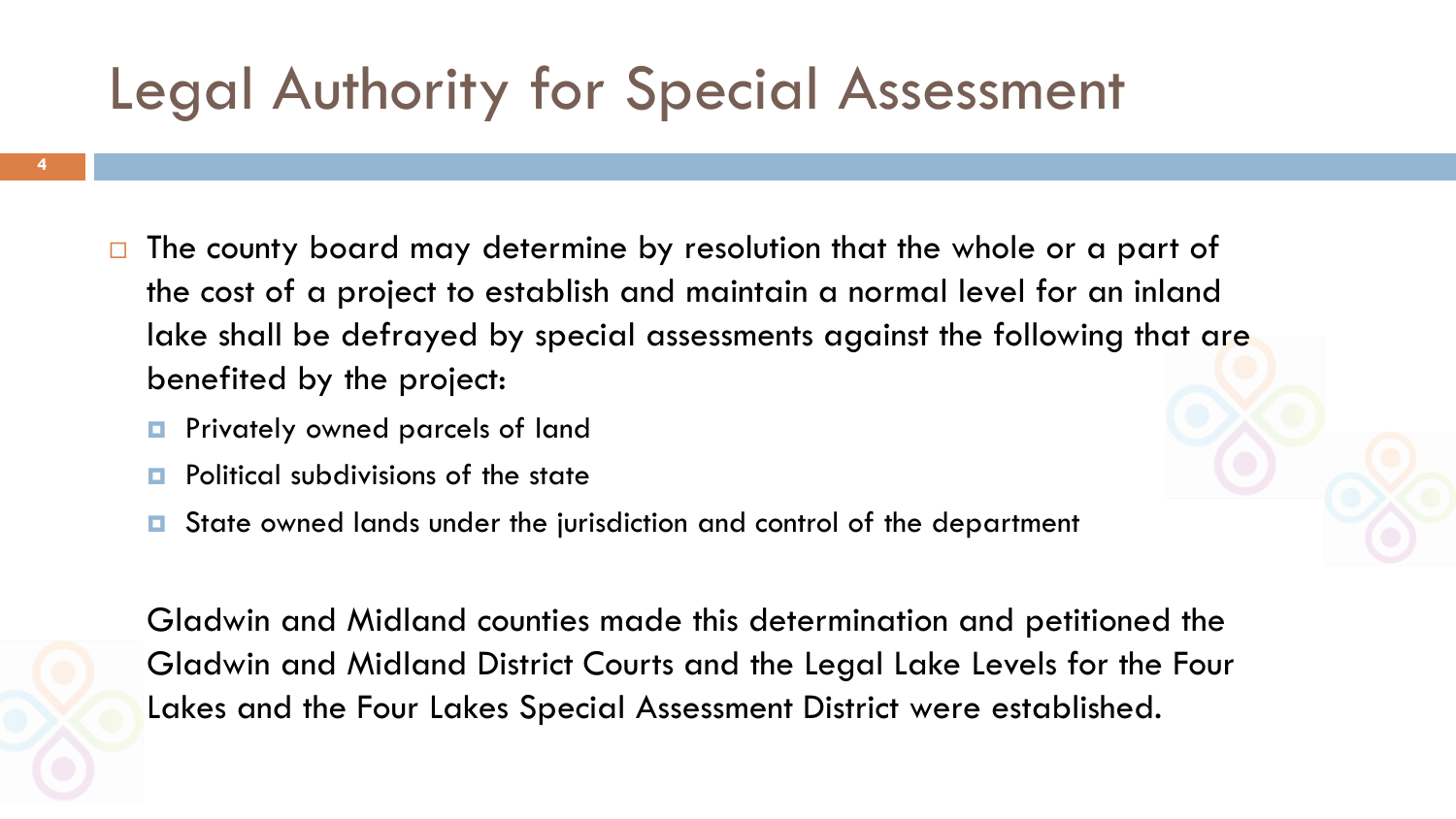#### Timeline for Establishing the *Special Assessment Methodology*

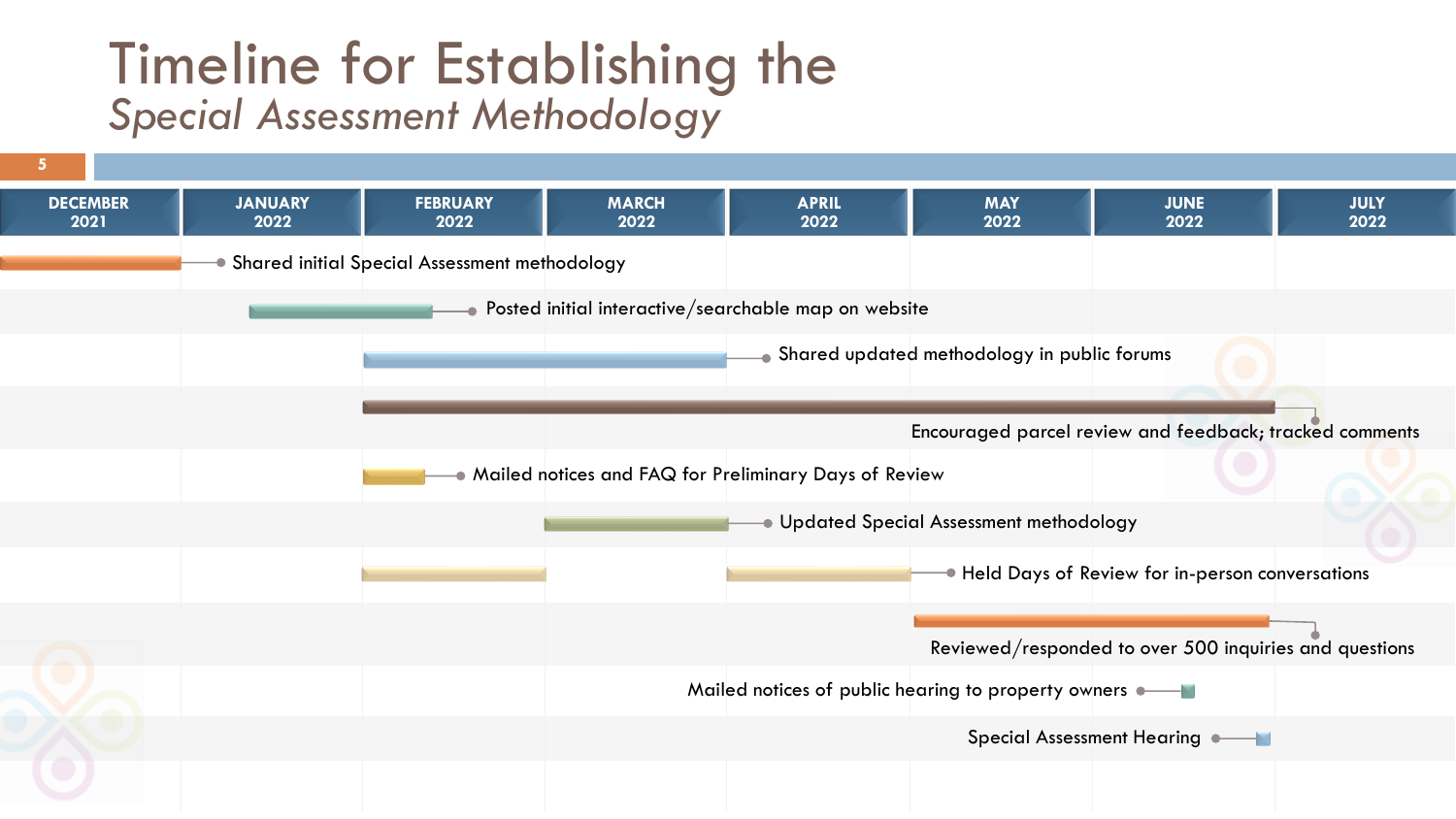## Operations Assessment – Computation of Costs\*

|                |                                                        | <b>Total 3 year</b> | 2022        | 2023        | 2024        |
|----------------|--------------------------------------------------------|---------------------|-------------|-------------|-------------|
|                | Expense of Maintenance of the Lake Level Structure     |                     |             |             |             |
|                | Program Office (Finance, Admin, Communications, Legal) | \$1,140,000         | \$360,000   | \$380,000   | \$400,000   |
|                | Dam and Lake Operations                                | \$2,370,000         | \$750,000   | \$790,000   | \$830,000   |
| $\overline{2}$ | <b>Establishment of Special Assessment District</b>    | \$465,000           | \$425,000   | \$20,000    | \$20,000    |
|                | Preparation of Assessment Roll and Levying Assessments |                     |             |             |             |
|                | <b>Estimated Cost of Mailing, Publishing, Notices</b>  |                     |             |             |             |
|                | <b>Estimated legal fees</b>                            |                     |             |             |             |
| 3              | Acquisition                                            | \$80,000            |             |             |             |
| 4              | <b>Estimated Cost of Appeal</b>                        | \$25,000            | \$25,000    |             |             |
|                | Gross Sum of Expenses                                  | \$4,080,000         | \$1,560,000 | \$1,190,000 | \$1,250,000 |
|                | Contingency 15%                                        | \$612,000           | \$234,000   | \$178,500   | \$187,500   |
|                | <b>Assessment Total Sum</b>                            | \$4,692,000         | \$1,794,000 | \$1,368,500 | \$1,437,500 |
|                |                                                        |                     |             |             |             |
|                | <b>Annual Assessment Amount</b>                        | \$4,692,000         | \$1,564,000 | \$1,564,000 | \$1,564,000 |

\*Presented at the last FLTF board meeting and posted in a newsflash today

**6**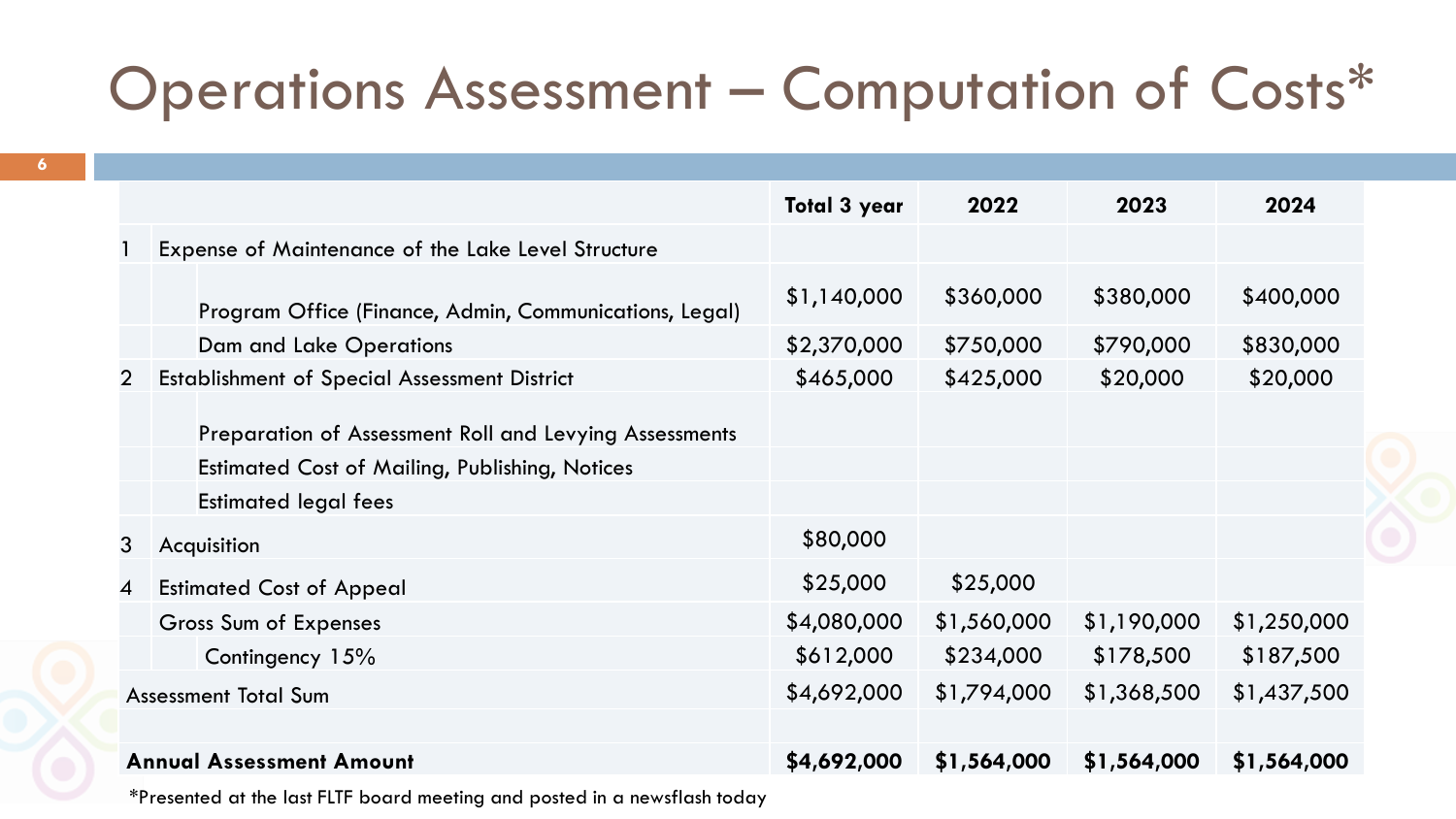## Planning Level Operations Assessments

**7**

#### **Estimated Operations Assessment each year, for three years**

■ In all scenarios, operational assessments will be required. With grants and funding provided to FLTF, assessments are less when compared to each lake as a stand alone

| Assessment                       | Yearly<br>Assessment | <b>Yearly Assessment</b><br>Range | Percent of<br>Properties |
|----------------------------------|----------------------|-----------------------------------|--------------------------|
| High End of<br>Range (1)         | \$240                | \$240 or Greater                  | 9%                       |
| Average<br>Assessment (.75)      | \$180                | \$180 to \$240                    | 52%                      |
| Low end of<br><b>Range (.25)</b> | \$60                 | \$60 to \$180                     | 39%                      |

For specifics on your property visit:

https://www.four-lakes-taskforce-mi.com/special-assessment-district.html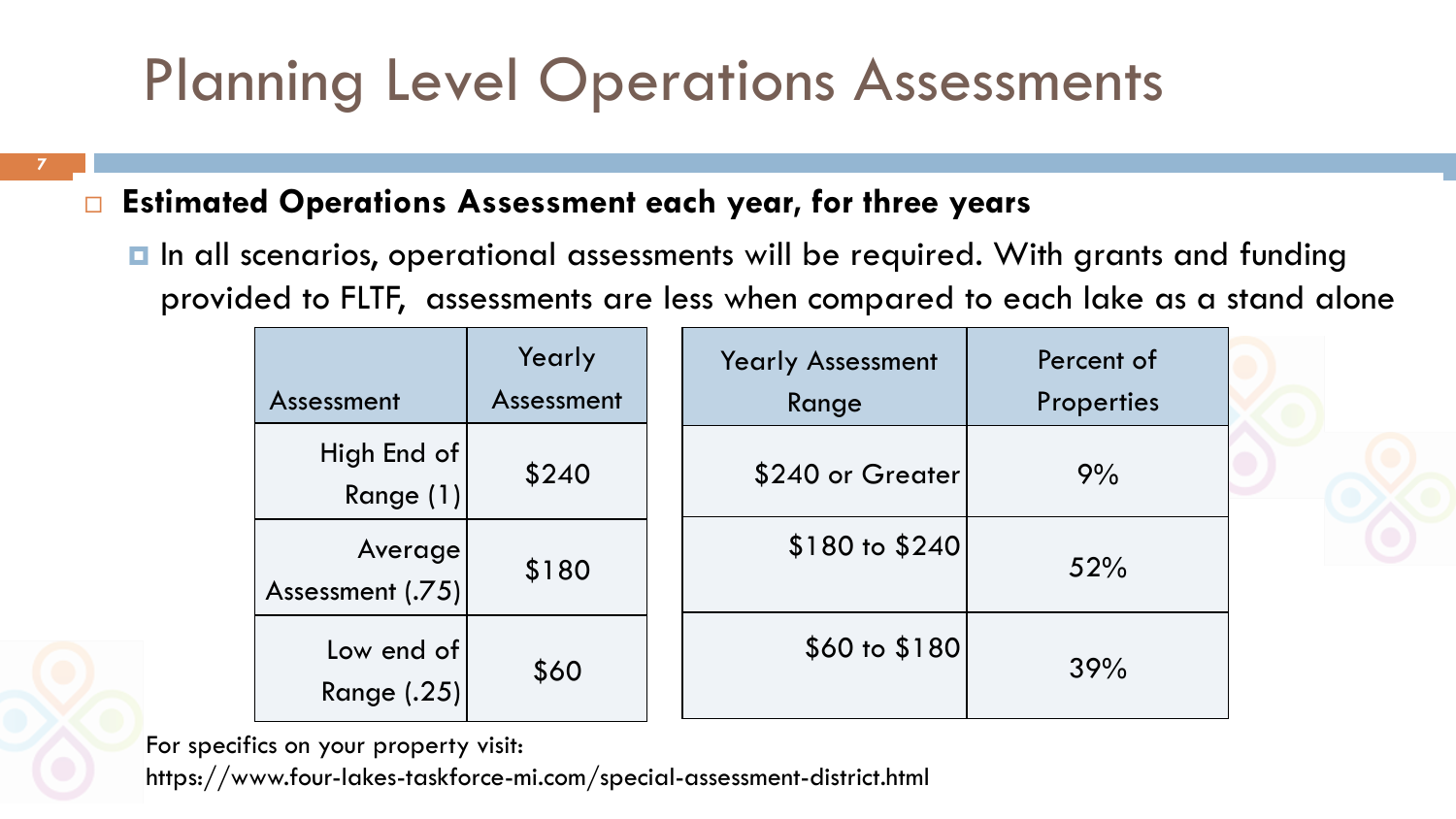#### Hearing Details

**Meridian High School Auditorium** 3303 N. Meridian Rd, Sanford MI June 29, 2022

9:00 a.m. - 12:00 p.m. and 1:00 pm - 3:30 p.m.

A Four Lakes Task Force Board meeting will follow the hearing at 4:30.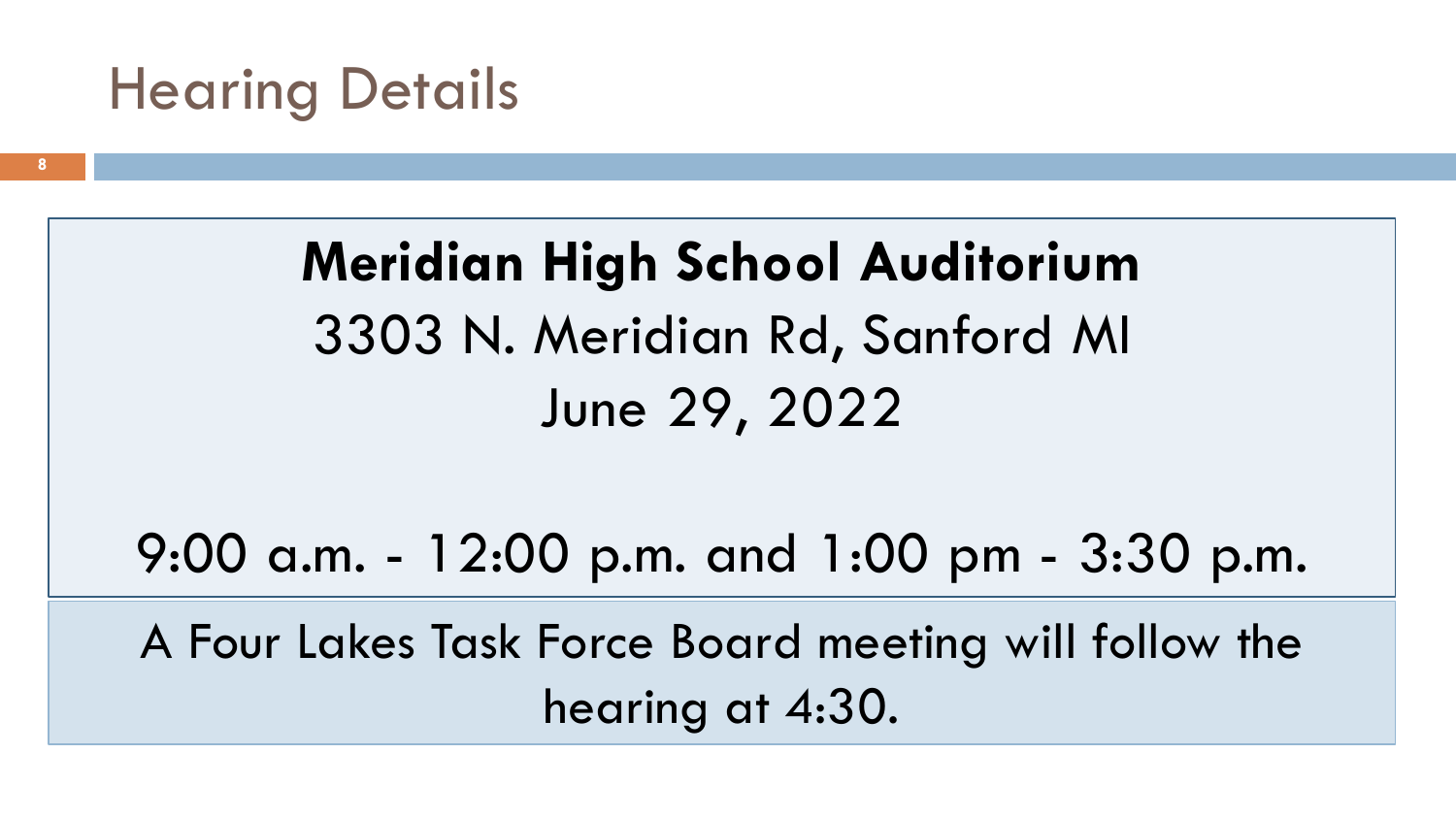### Purpose of Hearing

- **9**
- 1. Review computation of cost in connection with the 3-year cost and expenses for administration, operations and maintenance of the lake levels and related facilities of the Secord Lake, Smallwood Lake, Wixom Lake and Sanford Lake ("Four Lakes") for the years 2022, 2023 and 2024.
- 2. Review a 3-year operations and maintenance special assessment roll ("special assessment roll") for the years 2022, 2023 and 2024.
- 3. Review the Dam/Lake Restoration Costs Planning Estimate, and the estimated cost of the capital improvement project.

A Summary of the financing plans and assessment ranges can be found in the document library under Flyers and Brochures https://www.four-lakes-taskforce-mi.com/uploads/1/2/3/1/123199575/fourlakesfundingandfinancingsheet\_final\_5.3.22.pdf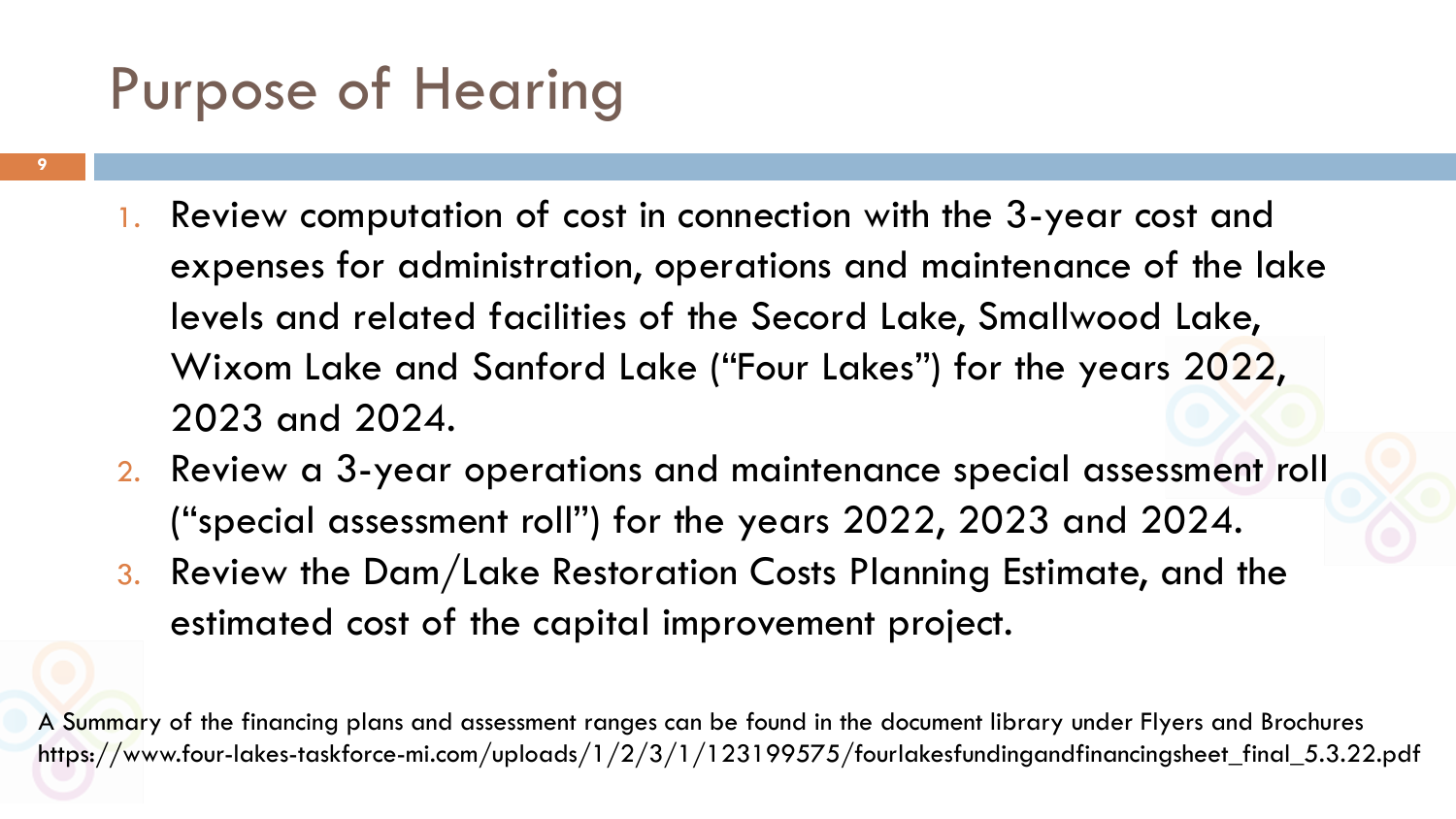## This Hearing Is NOT

- For legal challenges to the lake levels or special assessment divisions
- For arguments on property boundaries or subdivisions or titles

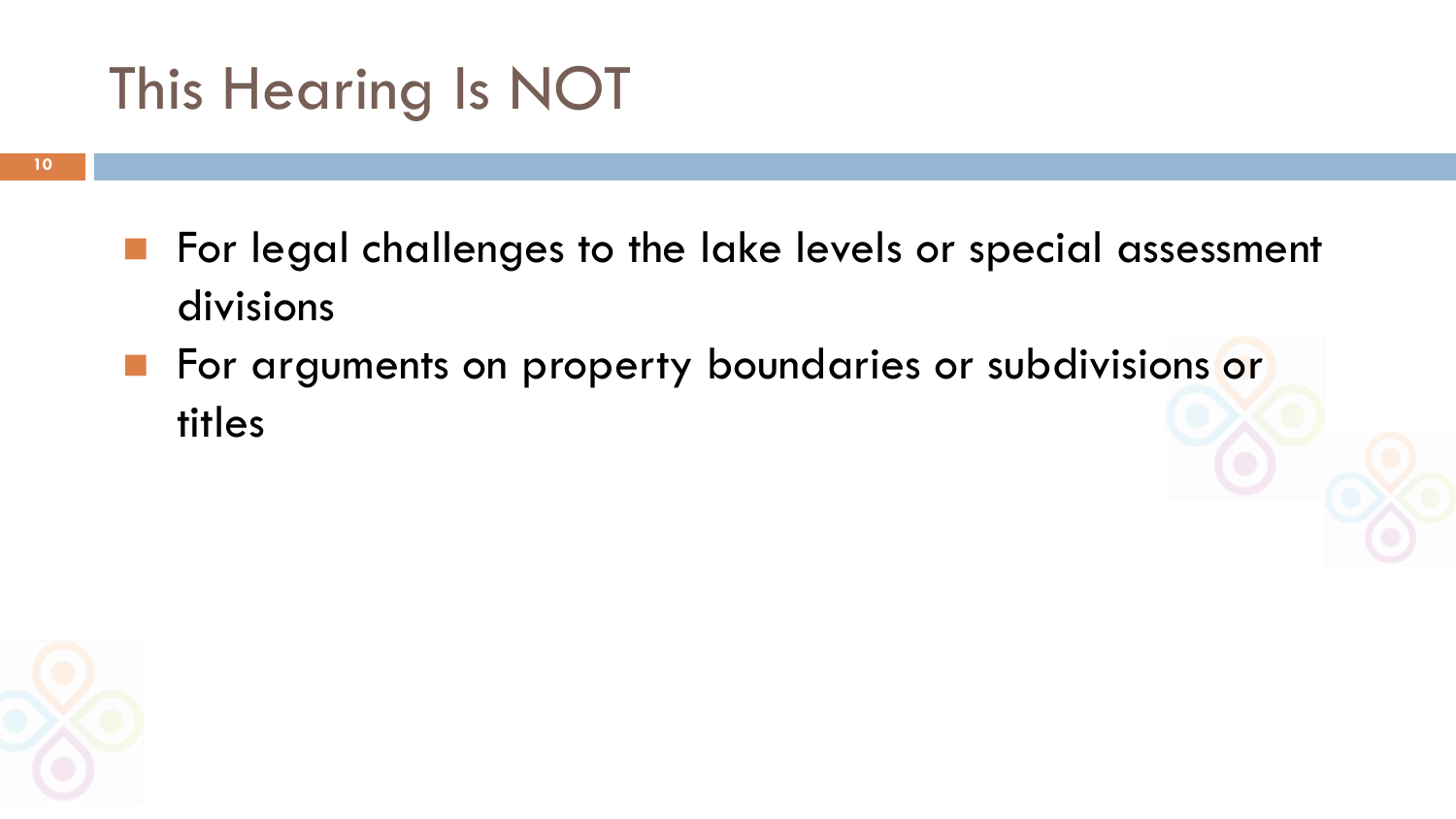- Call to order
- II. Pledge of Allegiance
- III. Roll Call
- IV. Introduction
	- a. Scope of Hearing
	- b. Summary of methodology development
	- c. Review of Data for Approval
		- **Project Costs**
		- **Computation of Cost**
		- iii. Assessment Roll
- $\vee$ . Opening of session for public comments on the matters before the board
- VI. Call to recess
- *Recess (12pm-1pm)*
- *Session 2 (1pm-3:30 pm)*
- Call to order
- II. Roll Call
- III. Continuation of session for public comments on the matter before the board
- IV. Adjourn
- *Recess (3:30pm-4:30pm)*
- *FLTF Board Meeting (4:30pm-5:30pm*)
- I. Call to Order
- II. Roll Call
- **III.** Public Comment period for matters not related to the hearing
- IV. Review of Hearing
	- a. Minutes
	- b. Engineers' Report
	- c. Legal Update
- V. Board Decision Regarding Approval of:
	- a. O & M Project Costs
	- b. O & M 3-year Assessment Roll
	- c. Capital Improvement Project Cost
- VI. Next Steps
- **VII.** Next Meeting
- VIII. Adjourn

A FLTF Board meeting will follow the hearing.

**Hearing** 

Agenda

Open to

the Public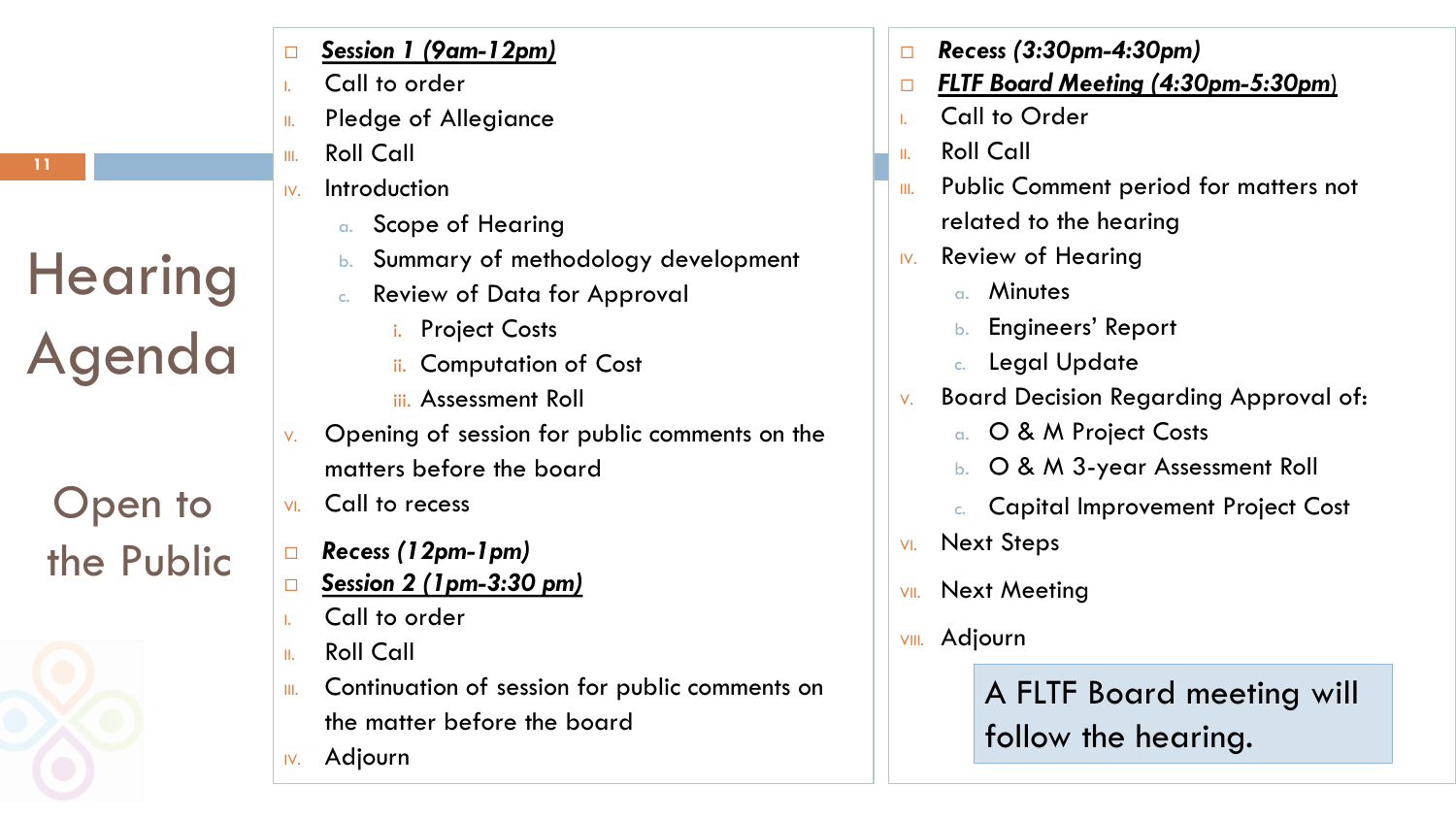#### How to Submit Objections

You may simply "object to the Special Assessment" or you may provide an argument regarding why you object by:

- 1. Emailing to [info@fourlakestaskforce.org](mailto:info@fourlakestaskforce.org) or sending snail mail to Four Lakes Special Assessment District, 233 E. Larkin Street, Midland, Michigan 48640
- 2. Attending the hearing in-person and objecting verbally or providing a letter.
	- ❑ You will be assigned a number to be called up
	- ❑ Property owners must provide a hard copy of any information or evidence they want the FLTF board to consider
	- ❑ A team of FLTF consultants, engineers, surveyors and lawyers will review objections during the meeting. Analysis will be created for the board to review the objections. ❑ These consultants will also be available to answer questions before you decide to object.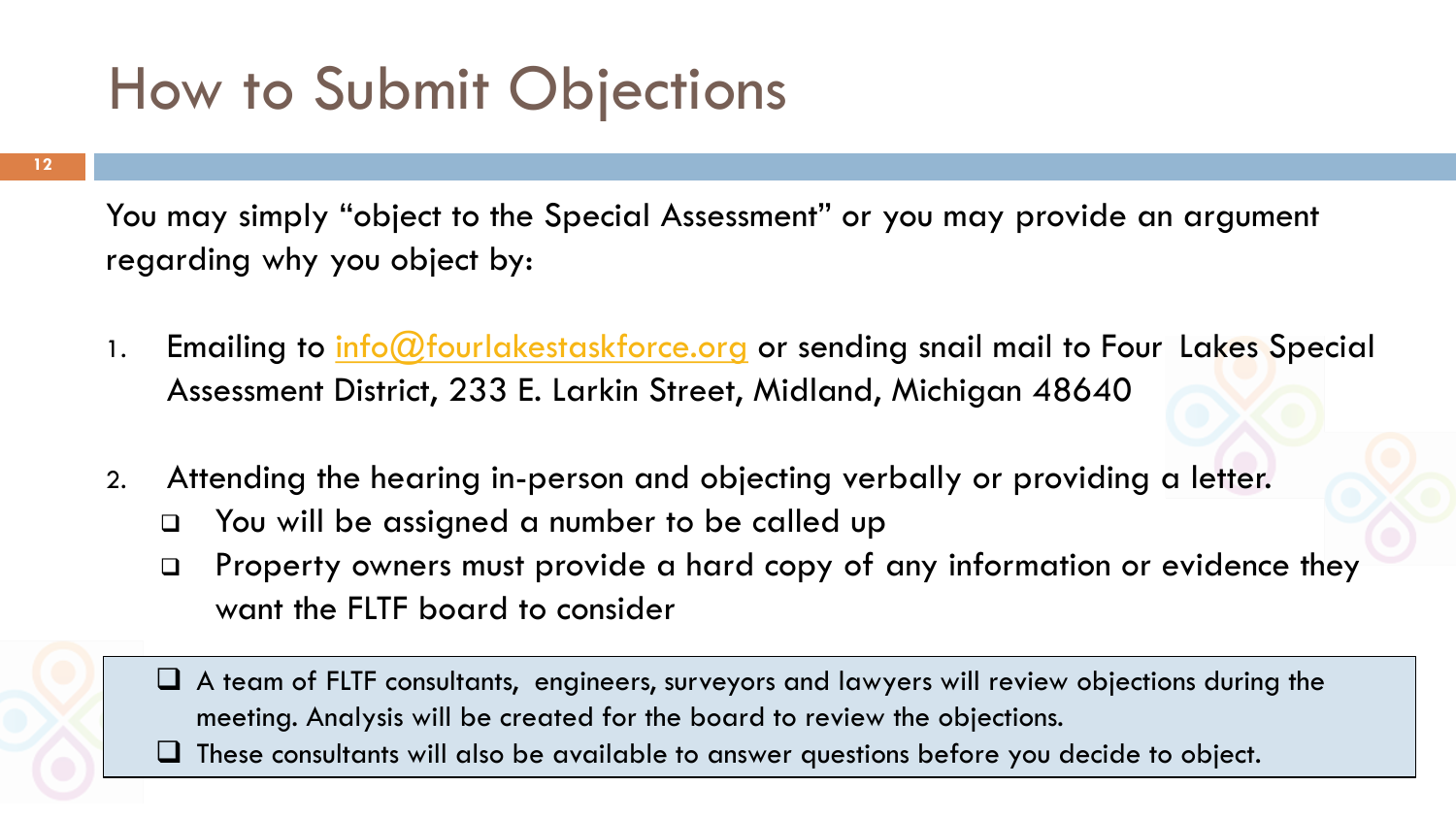# Next Steps

| <b>Event</b>                                                                             | <b>Date</b>          |
|------------------------------------------------------------------------------------------|----------------------|
| <b>Estimated Assessment Amount and Apportionment</b><br><b>Mailed to Property Owners</b> | June 17, 2022        |
| <b>Public Hearing for Operations and Maintenance</b><br><b>Assessment Roll</b>           | June 29, 2022        |
| Joint County Board of Commissioners' Meeting                                             | <b>July 12, 2022</b> |
| <b>Appeal Period Ends</b>                                                                | <b>July 27, 2022</b> |
| <b>Final Assessment Roll Given to County Drain</b><br>Commissioners                      | September 5, 2022    |
| <b>Assessment Appears on Tax Bill</b>                                                    | December 2022        |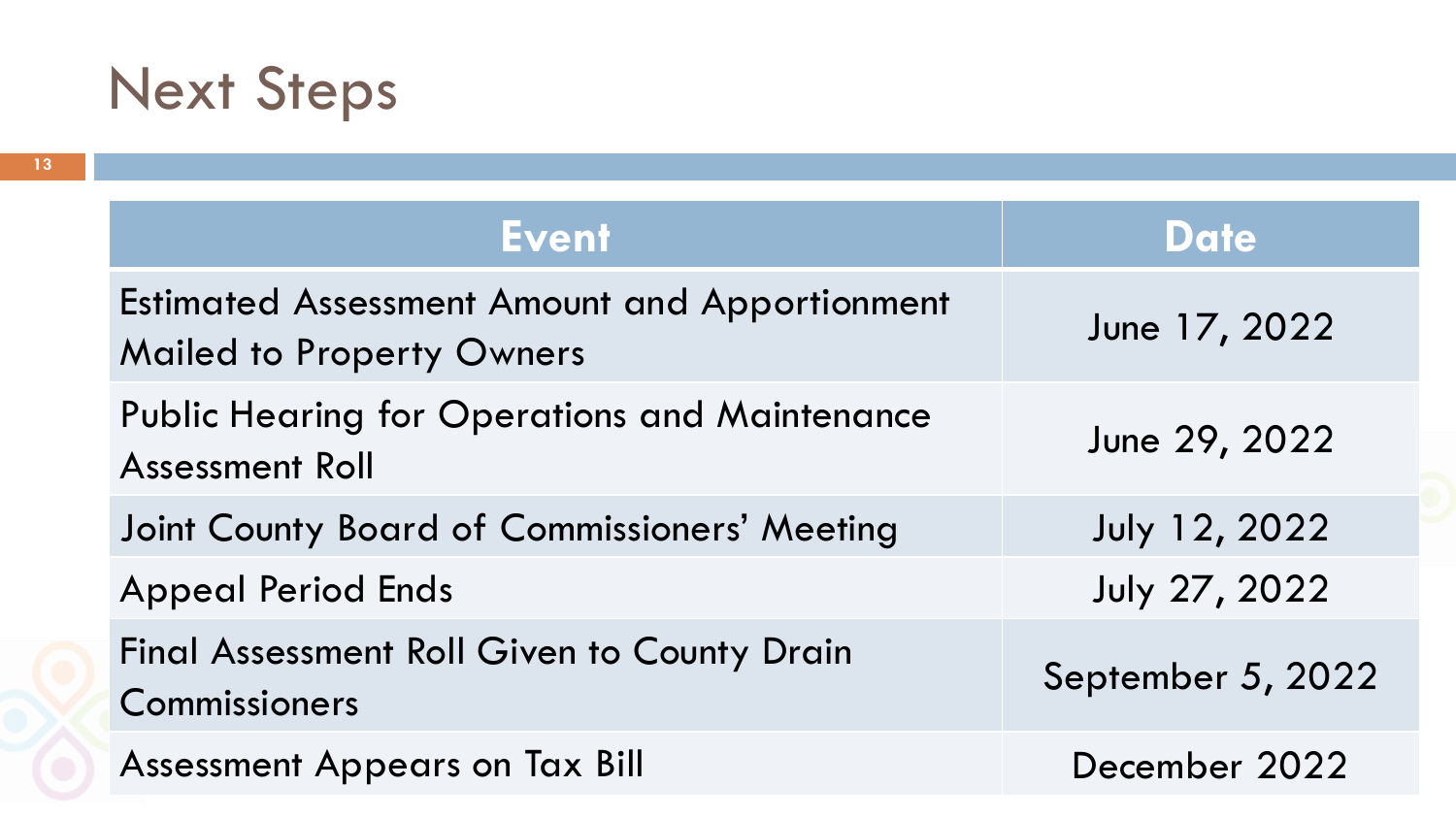

Please submit your questions to:

[info@fourlakestaskforce.org](mailto:info@fourlakestaskforce.org)



We will answer questions live as time allows.